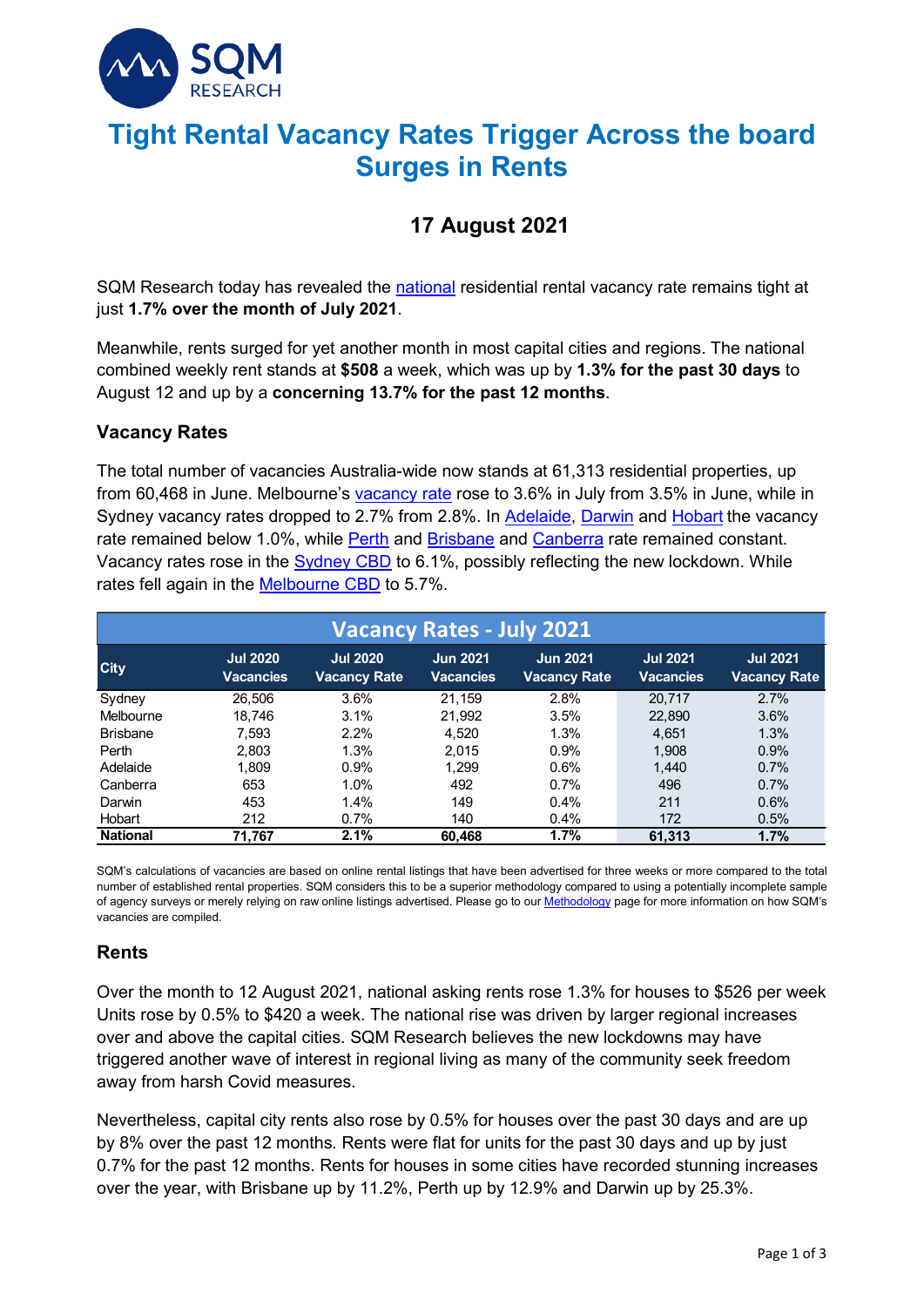

| SQM Research Weekly Rents Index   |                   |                  |                             |                               |                         |  |  |  |  |
|-----------------------------------|-------------------|------------------|-----------------------------|-------------------------------|-------------------------|--|--|--|--|
| <b>Week ending</b><br>12 Aug 2021 |                   | Weekly Rent (\$) | Chg on<br>prev wk (\$)      | <b>Rolling month</b><br>% chg | 12 mth<br>% chg         |  |  |  |  |
| <b>Sydney</b>                     | <b>All Houses</b> | 697.8            | $2.2 \triangle$             | $1.4\%$ $\triangle$           | 10.2% ▲                 |  |  |  |  |
|                                   | <b>All Units</b>  | 464.8            | $-0.8$ $\blacktriangledown$ | $0.3\%$ $\triangle$           | $0.1\%$ $\triangle$     |  |  |  |  |
| <b>Melbourne</b>                  | <b>All Houses</b> | 520.1            | 0.9 <sub>A</sub>            | $0.5\%$ $\triangle$           | $-0.4\%$ $\blacksquare$ |  |  |  |  |
|                                   | All Units         | 369.5            | 0.5 <sub>A</sub>            | $0.8\%$ $\triangle$           | $-6.5\%$ $\blacksquare$ |  |  |  |  |
| <b>Brisbane</b>                   | All Houses        | 516.6            | $0.4 \triangle$             | $0.0\%$ $\blacktriangle$      | 11.2% ▲                 |  |  |  |  |
|                                   | <b>All Units</b>  | 394.5            | $0.5 \triangle$             | $1.0\%$ $\triangle$           | 4.3% ▲                  |  |  |  |  |
| <b>Perth</b>                      | All Houses        | 529.0            | $1.0 \triangle$             | $1.1\%$ $\triangle$           | 12.9% ▲                 |  |  |  |  |
|                                   | <b>All Units</b>  | 404.1            | $-1.1$ V                    | $0.4\%$ $\triangle$           | 13.9% ▲                 |  |  |  |  |
| <b>Adelaide</b>                   | All Houses        | 447.5            | $-0.5$ $\blacktriangledown$ | $-0.9\%$ $\blacktriangledown$ | $9.1\%$ $\triangle$     |  |  |  |  |
|                                   | <b>All Units</b>  | 334.5            | $-0.5$ $\blacktriangledown$ | $-0.4\%$ $\nabla$             | 5.3% ▲                  |  |  |  |  |
| <b>Canberra</b>                   | <b>All Houses</b> | 724.6            | $-3.6$ $\blacktriangledown$ | $0.8\%$ $\triangle$           | 13.7% ▲                 |  |  |  |  |
|                                   | All Units         | 518.9            | $6.1 \triangleq$            | 3.9% ▲                        | $9.0\%$ $\triangle$     |  |  |  |  |
| <b>Darwin</b>                     | All Houses        | 610.7            | $-3.7$ $\blacktriangledown$ | $-1.9\%$ $\blacksquare$       | 25.3% ▲                 |  |  |  |  |
|                                   | <b>All Units</b>  | 462.9            | $0.1 \triangleq$            | $1.0\%$ $\triangle$           | 29.0% ▲                 |  |  |  |  |
| <b>Hobart</b>                     | All Houses        | 485.0            | $12.0 \triangle$            | $2.0\%$ $\triangle$           | $9.8\%$ $\triangle$     |  |  |  |  |
|                                   | <b>All Units</b>  | 418.9            | $4.1 \triangle$             | $3.1\%$ $\triangle$           | 8.3% ▲                  |  |  |  |  |
| <b>National</b>                   | All Houses        | 526.0            | $-1.0$ $\blacktriangledown$ | $1.3\%$ $\triangle$           | 14.6% ▲                 |  |  |  |  |
|                                   | <b>All Units</b>  | 401.0            | $3.0 \triangle$             | $0.5\%$ $\triangle$           | 7.2% ▲                  |  |  |  |  |
|                                   | <b>Combined</b>   | 508.2            | 1.3% ▲                      | 3.3% ▲                        | 13.7% ▲                 |  |  |  |  |
| <b>Cap City Average</b>           | All Houses        | 578.0            | $4.0 \triangle$             | $0.5\%$ $\triangle$           | $8.0\%$ $\triangle$     |  |  |  |  |
|                                   | <b>All Units</b>  | 420.0            | 0.0                         | 0.0%                          | $0.7\%$ $\triangle$     |  |  |  |  |
|                                   | <b>Combined</b>   | 548.0            | $3.2 \triangle$             | $0.4\%$ $\triangle$           | 6.9% ▲                  |  |  |  |  |

SQM's calculations of vacancies are based on online rental listings that have been advertised for three weeks or more compared to the total number of established rental properties. SQM considers this to be a superior methodology compared to using a potentially incomplete sample of agency surveys or merely relying on raw online listings advertised. Please go to ou[r methodology page](https://sqmresearch.com.au/pdfs/methodologydocumentrentsindex.pdf) for more information on how SQM's vacancies are compiled.

#### **Louis Christopher, Managing Director of SQM Research said**:

"Current tight rental vacancy rates are driving up rents across Australia. It is somewhat perplexing to see both regional Australia and the Capital cities record surges. Given the ongoing international border closures and still relatively high completions, the national rental market should be at least more balanced. That may well still happen if lockdowns persist through to Summer as it is likely many people living in Sydney and Melbourne may attempt to move elsewhere.

"It is also possible that long term leasing is becoming very challenging for landlords due to rental moratoriums etc. We believe instead that landlords may increasingly be using short term accommodation websites such as Airbnb and Stayz whereby they have a greater say on who occupies their property and the length of time they stay."